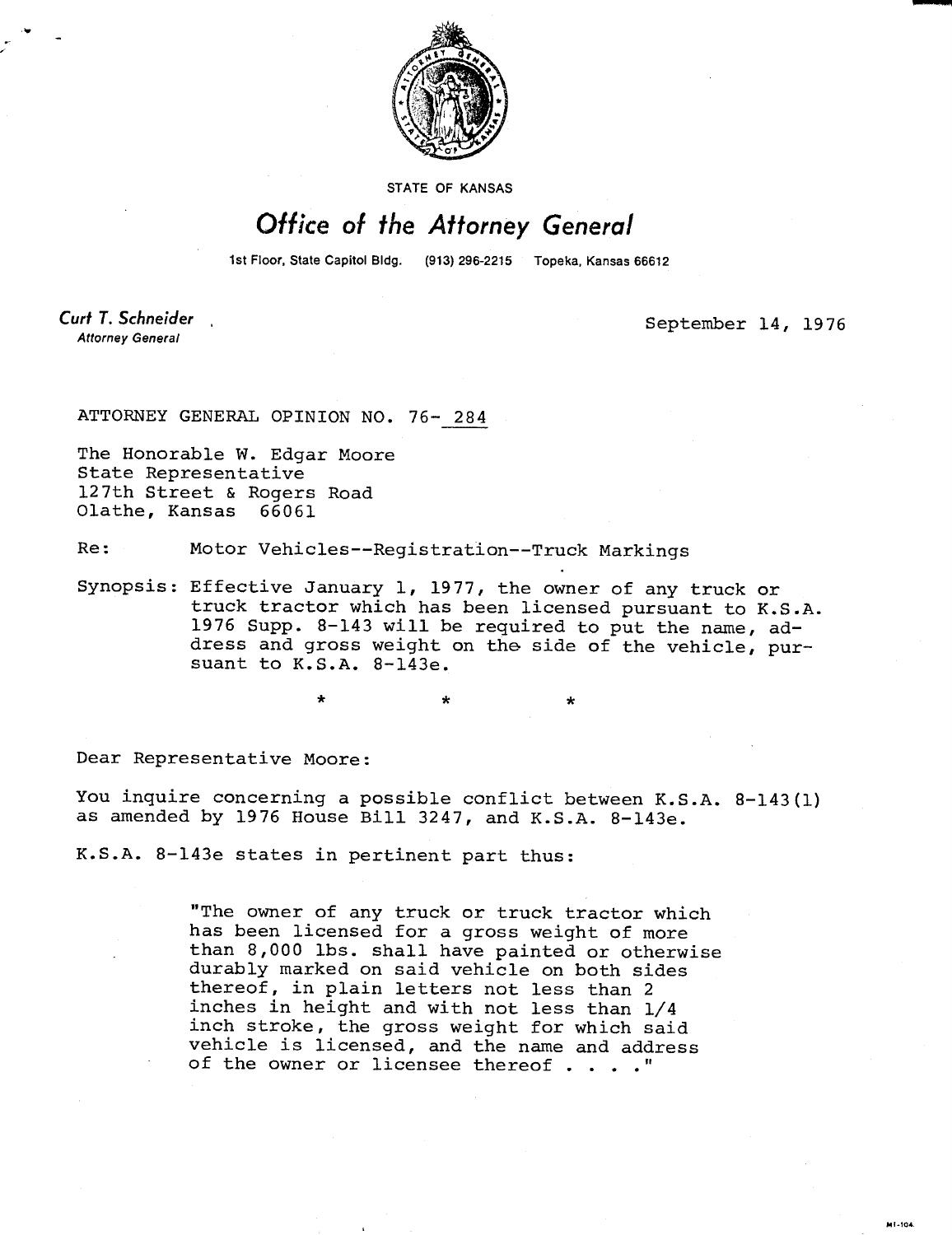The Honorable W. Edgar Moore Page Two September 14, 1976

Prior to amendment, K.S.A. 8-143(2) provided a fee schedule for the licensing of trucks and truck tractors, in which the minimum fee of \$15.00 was prescribed for vehicles having a gross weight of 8,000 lbs. or less:

> "All applications for the registration of trucks or truck tractors, except as otherwise provided herein, shall be accompanied by an annual license fee as follows:

For a gross weight of 8,000 lbs. or less  $\ldots$   $\ldots$   $\ldots$   $\ldots$   $\sharp$ 15.00 For a gross weight of more than 8,000 lbs. and not more than  $12,000$  lbs. . . . . . . . . . . 20.00 For a gross weight of more than 12,000 lbs. and not more than  $16,000$  lbs. . . . . . . . . . . 50.00"

As a result of the 1976 amendment to K.S.A. 8-143(2), effective January 1, 1977, it provides in pertinent part thus:

> "All applications for the registration of trucks or truck tractors, except as otherwise provided therein, shall be accompanied by an annual license fee as follows:

> For a gross weight of 12,000 lbs or less  $\ldots$   $\ldots$   $\ldots$   $\ddots$   $\ddot{5}27.50$ For a gross weight of more than 12,000 lbs. and not more than  $16,000$  lbs. . . . . . . . . . . . 75.00"

The question which is presented is whether all trucks which are registered in the initial fee category, of 12,000 lbs. or less, are required to bear the markings required by K.S.A. 8-143e, which is required of all trucks and truck tractors which are licensed for a gross weight of 8,000 lbs. or more.

You advise that the State Highway Patrol is prepared, effective January 1, 1977, to require that the owners of all trucks registered in the initial fee category,  $i.e.,$  of 12,000 pounds or less, except those registered as farm trucks, to comply with the markings requirements of K.S.A. 8-143e.